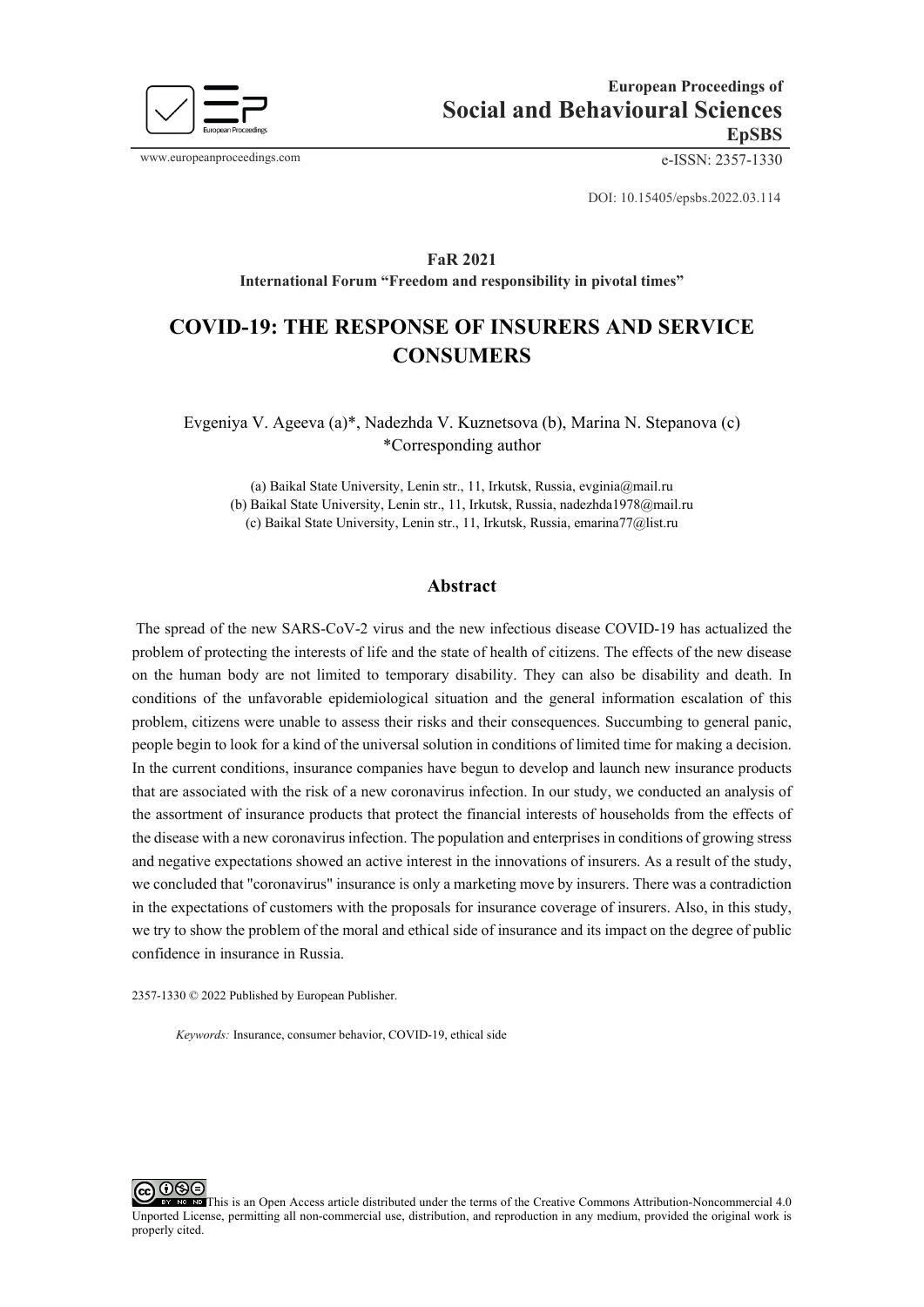# **1. Introduction**

The pandemic has created fears and panic among the population about their health, as this is due to possible physical suffering. Interest in maintaining health is also associated with major changes in financial and social status caused by the effects of a particular disease.

- There is a possibility of incurring expenses associated with the organization and receipt of medical care, rehabilitation after illness.
- **There is a need for possible compensation for lost income due to temporary or persistent** restrictions on the survivor's ability to work or his possible death.

A prerequisite for the development of the insurance market is the existence of a need for insurance protection: demand is primary in the insurance market, which means that service providers need to form an appropriate supply. At the same time, in the conditions of a developed insurance market, situations are possible when supply is primary. In such situation, insurers form the need through the sale of new products and create demand for their services (Polyakova & Zaleshin, 2016).

The new coronavirus infection "COVID-19" was the reason for the formation of new insurance products. Insurers quickly responded to the pandemic and already in the beginning of 2020 offered insurance products with appropriate coverage (Feng, 2020; Makarenko, 2020; Poh, 2020). The population at that time did not even envisage the possibility of such insurance protection. Thus, the supply formed demand, and the sale of insurance policies "from coronavirus" actively began.

The situation with the spread of coronavirus infection and the response of Russian insurance organizations, expressed in the formation of new insurance products associated with covering the corresponding risks, aggravated the task of managing the ethical behavior of insurers. Its significance is that incorrect actions of one insurer can have a noticeable impact on the development of the market as a whole, since recipients of insurance services are very sensitive to any negative experience of insurance relationships.

The behaviour of consumers of insurance services is also changing (Kotler, 2002). We observe classic examples of the irrationality of people's behaviour in the absence of time for deliberate decisionmaking. This wrong "focus" shows our "myopia" (McClure, 2018).

Let us note that the base of the study was mainly the Russian practice of insurance and the perception of insurance in Russian society. At the same time, we believe that consumer behavioral issues and the ethical side of insurance are characteristic of insurance markets in other countries.

## **2. Problem Statement**

In this study, we pose the problem that the conduct of insurers in providing protection in case of coronavirus is not correct. Rapid spread of coronavirus infection increases panic among the population, but insurers offer insurance products with minimal insurance coverage that do not meet the requests and expectations of customers.

We base our position on the following points:

- insurance products covering COVID-19 risks distribute actively;
- human health issues are sensitive;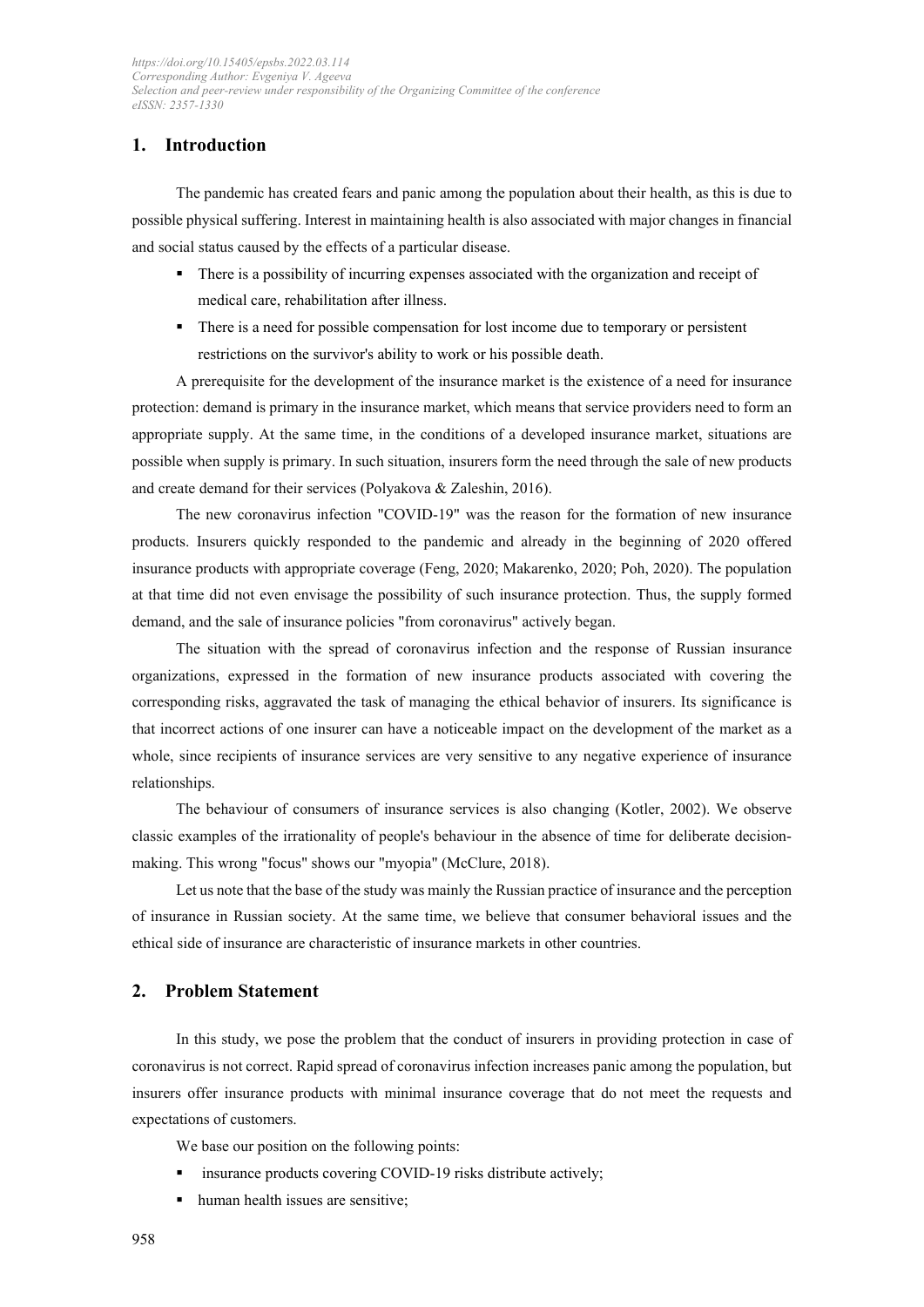- there is a risk that the insured person, when purchasing the insurance policy, will misinterpret the insurance conditions and assess its possibilities;
- the settlement of claims related to the consequences of the insurance event has peculiarities;
- life and health risk insurance is socially relevant.

# **3. Research Questions**

The publications on the topic of "coronavirus insurance" mainly contain a comparative description of the relevant insurance products. At the same time, the situation with coronavirus showed the problem of unethical behavior of insurance companies and the problem of irrational behavior of insurance users in stressful conditions.

The main objectives of this study are:

- to review insurance products "from coronavirus" as a manifestation of insurers' reaction to the spread of a new coronavirus infection;
- to examine the characteristics of consumer behavior in the context of uncertainty and limited information on potential hazards and their consequences in pandemic conditions;
- to assess the ethical side of the actions of insurance organizations when insuring against coronavirus, namely, how correctly to offer consumers insurance products:

a) without real insurance protection (when there are more restrictions than insurance cases, including "if the insured person contributed to the infection (for example, visited public places)";

b) when COVID-19 is a risk under a standard accident insurance policy but is positioned as an independent coverage.

What are the goals of insurers? Unequivocally, like all entrepreneurs, insurance organizations seek to make a profit, and in this case "earn on fear". In this situation, also it can be assumed that the attitude towards insurance will change. Purchasing a coronavirus policy will show policyholders the value and need for insurance (Chernikov, 2020). The pandemic will force more people to reconsider their individual needs, primarily in health insurance, critical illness insurance and life insurance (Hay, 2020; Sosnowski et al., 2020).

# **4. Purpose of the Study**

The aim of the study is to reveal the problem of compliance of insurers' proposals for insurance coverage (in light of the emergence of a new infectious disease) to the needs of society based on the analysis of empirical data on sociological survey and available scientific publications, taking into account the peculiarities of consumer behavior and achievement of the main socio-economic goal of insurance.

# **5. Research Methods**

The methodological basis is an interpretive method for analyzing the literature. During the study, the authors turned to sources on the topic of insurance for new coronavirus infection COVID-2019. This paper based on a review of published literature and information provided on the official websites of insurance companies and the media. In addition, the authors conducted a sociological survey by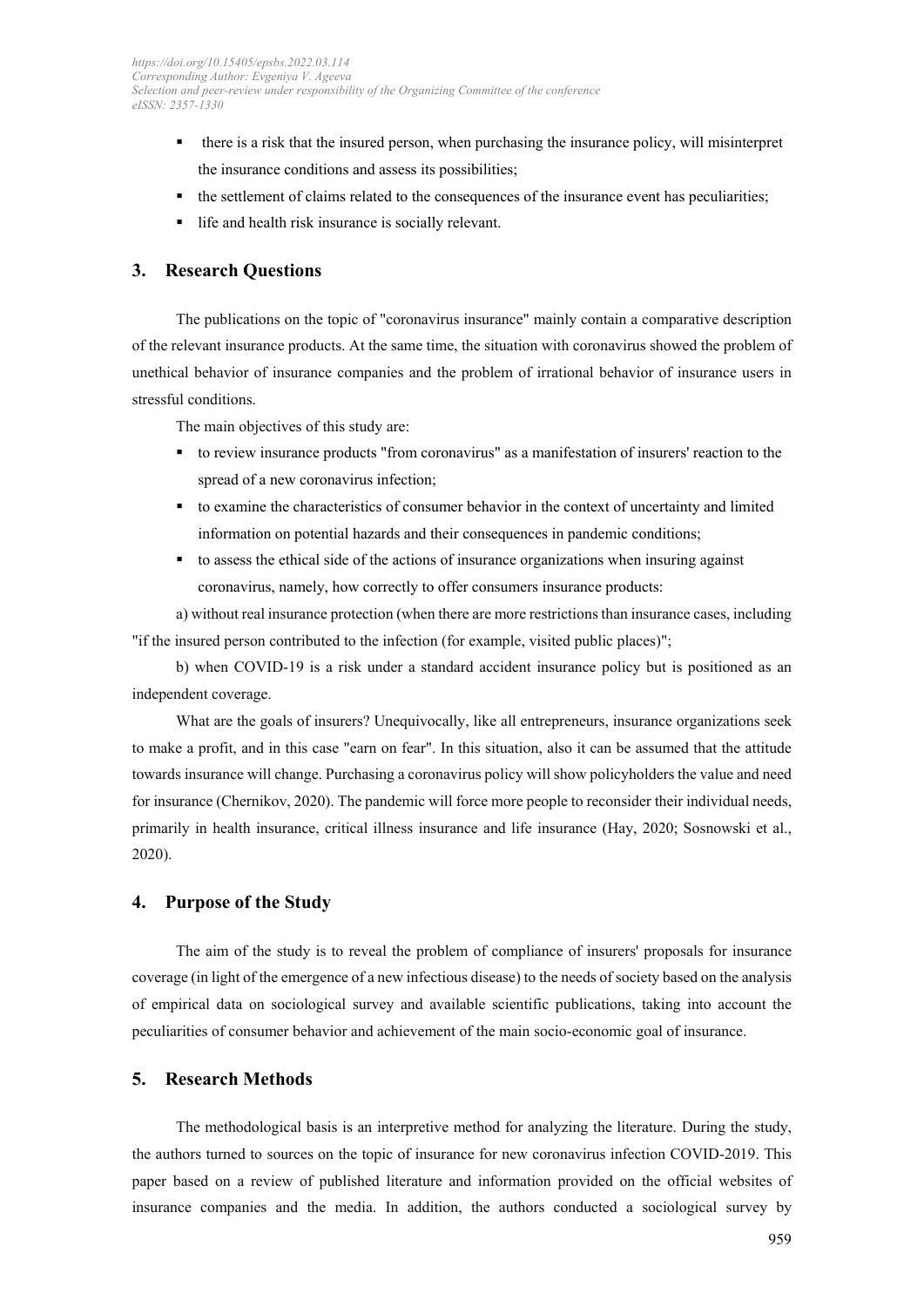questionnaire, the results of which were reflected in the work. A comparative analysis of the results was conducted to determine the contradictions between consumer expectations and insurers' proposals.

# **6. Findings**

#### **6.1. Analysis of behavior of insurance service consumers**

As part of this work, we conducted a sociological survey of consumer behavior in two areas: in terms of deciding on the conclusion of an insurance contract "against coronavirus" in a stressful situation and in terms of consumers' expectations for such an insurance product. 100 respondents took part in the sociological survey.

The study of the behavior of policyholders is a topic of study by many authors. Some authors study the behavior of insurers in order to calculate insurance rates and determine correction factors for life insurance. Modeling the behavior of potential buyers is one of their factors in the effective development of life insurance (Bauer et al., 2017; Campbell et al., 2014). Others are studying the impact of the level of insurance literacy on the decision to conclude a personal insurance contract. It is argued that people with higher insurance literacy are more likely to take an active and responsible role in considering the appropriate level of personal insurance coverage (Weedige et al., 2019).

Insurance companies strive to create innovative products that can meet customers' expectations for investment returns and cover risks with competitive rate, which is a very difficult task. In addition, it is very important to measure customer expectations, given that they already own other financial products Jayaprakash and Data (2015).

In recent years, for policyholders has been characterized by a behavioral theory of consumer behavior, a feature of which is the study of consumer behavior as irrational or limited rational behavior of a person in a situation of uncertainty. It is determined by environmental risks; commodity demand and supply risks; risks of many-variant choice of goods; risks of a variety of purchasing preference criteria; risks associated with incomplete product knowledge (Dementieva, 2018; Prazyan, 2011).

At the beginning of the spread of a new coronavirus infection, in conditions of general limited demand for insurance in Russia, a phenomenon unusual for its insurance market was observed: a change in models of insurance behavior from traditional to goal-rational (Alikperova & Proskura, 2019). 78% of respondents showed interest in "coronavirus" insurance, 42% expressed their readiness to purchase such an insurance policy.

The population consciously sought insurance protection in an effort to get it to the maximum extent. Respondents to the survey expressed the following expectations for coverage of "coronavirus" insurance programs (Table 01).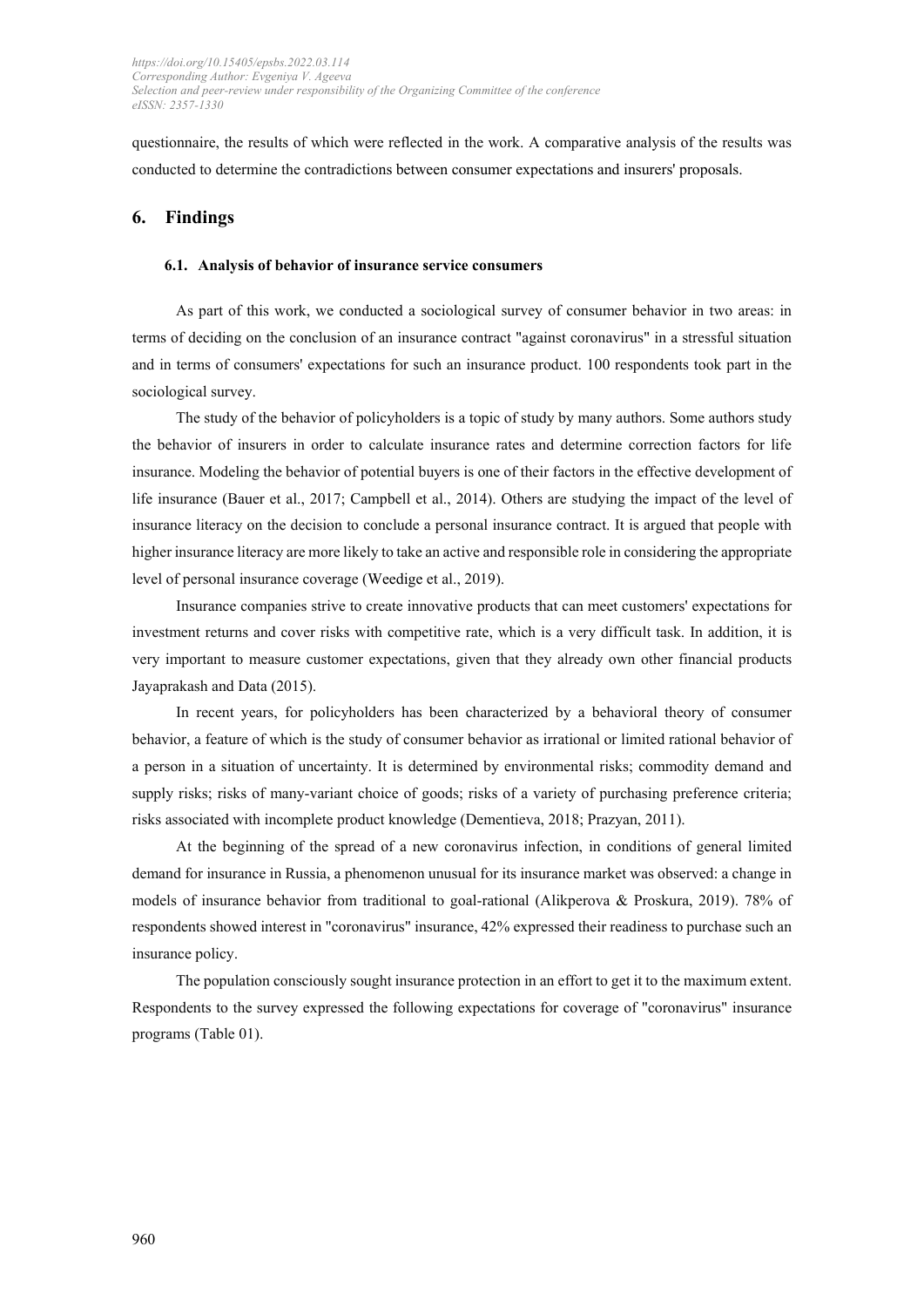| Answer Options                                                                     | Share, % |
|------------------------------------------------------------------------------------|----------|
| Insurance policy will cover the costs associated with treating the disease         | 73       |
| Insurance policy compensates for costs that may arise in the event of possible     | 63.5     |
| complications, including rehabilitation                                            |          |
| Insurance policy will cover the cost of purchasing drugs prescribed for outpatient | 51       |
| treatment                                                                          |          |
| Insurance policy will cover the costs associated with diagnostics                  | 41.5     |

**Table 1.** Respondents' expectations for coverage of insurance programs "from coronavirus"

The survey showed that potential consumers of the insurance program expect a number of related services that would be desirable in the event of an insurance event (Table 2).

**Table 2.** Desired additional services to the main insurance coverage under the program "from coronavirus"

| Answer Options                                                  | Share, % |
|-----------------------------------------------------------------|----------|
| commercial emergency medical services with minimum waiting time | 68.3     |
| "home doctor" services                                          | 36.6     |
| 24-hour medical counseling (telemedicine)                       | 31.7     |
| Household Management Assistant services during self-isolation   | 4.8      |

Analysis of the results of the questionnaire showed that, according to consumers, insurance protection for all types of insurance cases related to the disease of a new coronavirus infection is approximately equally important for them. (Table 3).

**Table 3.** Necessary insurance events for insurance programs "against coronavirus" according to consumers

| Answer Options                                                         | Share, % |
|------------------------------------------------------------------------|----------|
| temporary disability due to a new coronavirus infection COVID-19       | 63.4     |
| fatality due to coronavirus infection COVID-19                         | 51.2     |
| fatality due to complications caused by coronavirus infection COVID-19 | 51.2     |
| diagnosis of "New coronavirus infection COVID-19 (confirmed)"          | 39       |
| disability due to a new coronavirus infection COVID-19                 | 46.3     |

We think that new coronavirus infection "COVID-19" is an important qualitative change that could become as a favorable factor in the development of the insurance market (Kolesnikova, 2010). However, insurers, allowing the situation of non-compliance of the proposed insurance coverage with the expectations of customers, risk getting the opposite effect: consumer disappointment, possible at the stage of applying for insurance security, can be able to spread to the entire insurance protection system, returning the population to the usual state of insurance nihilism.

#### **6.2. Analysis of conditions of insurance**

An analysis of the conditions of Russian insurance programs made it possible to draw the following conclusions. The proposed insurance products do not cover medical costs. According to current Russian legislation, coronavirus is SARS-CoV-2 included in the list of infectious diseases dangerous to others. The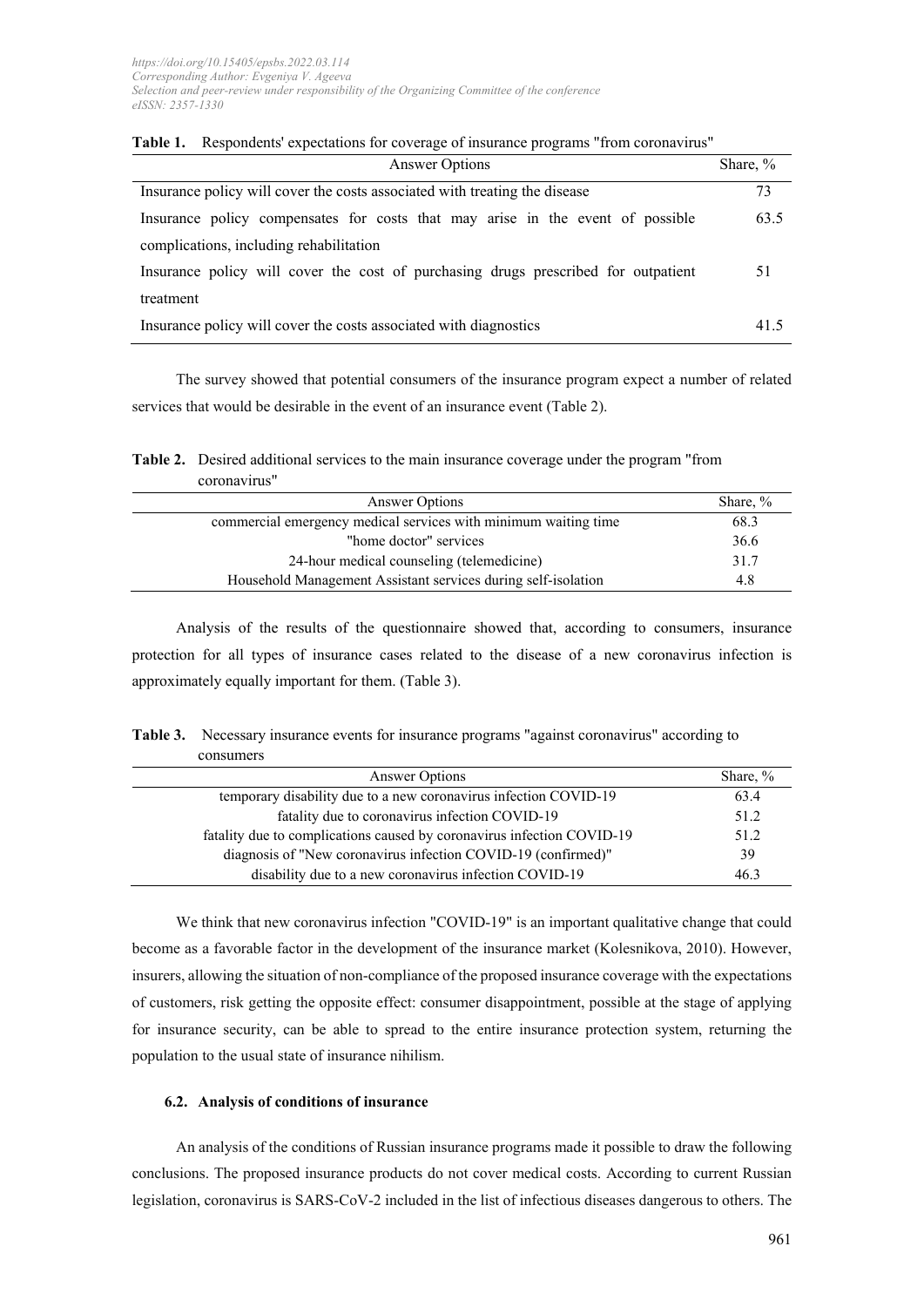costs of treating coronavirus infection are included in the compulsory health insurance program. Coronavirus insurance is a type of insurance against accidents and diseases according to the Russian classification.

As a rule, insurers offer insurance protection in case of a long illness and hospitalization. Some insurers offer payment for the period of temporary disability of the insured person if this period is longer than a certain period. Some companies offer a lump sum payment for the fact of temporary disability of the insured person. Another part is insurance payments in the event of the death of the insured person, the cause of which was a coronavirus infection, but not complications caused by it. In the case of hospitalization, we remember that the bed fund of the state health system has a limited volume. In the case of mass hospitalization of patients, this can lead to the fact that not all patients will be able hospitalized for medical reasons. This will automatically reduce the potential number of claims for insurance payments.

Thus, insurers make insurance payments in case of death of the insured person and serious illness with hospitalization of at least a certain number of days. Mild forms of disease are not insurance events. Most policyholders whose disease occurs in mild to moderate forms of severity actually left without insurance protection. At the same time, each of them still incurs significant costs for the purchase of medicines for the treatment of coronavirus infection, and subsequently for rehabilitation. Since the effects of the disease have not been studied yet fully, such costs are difficult to estimate.

Meanwhile, according to a survey conducted by us, 80% of respondents believe that the disease of a new coronavirus infection can negatively affect the material situation of households. At the same time, the additional costs associated with the disease of a new coronavirus infection, according to expectations of 50% of respondents may exceed the monthly income.

It can be assumed that policyholders are under aggressive information influence and do not pay attention to the content of insurance programs. The trigger in deciding on insurance policy insurance is its name - "from coronavirus." This is a manifestation of low insurance literacy (Weedige et al., 2019). This conclusion confirms the fact that 70% of respondents to the survey did not pay attention to the fact that diagnosis and treatment of this disease are included in the basic program of compulsory health insurance.

In our opinion, some insurers earn precisely on the insurance illiteracy of consumers. However, it is not possible to prove such a misconception. Each policyholder has the right to familiarize himself with the conditions of insurance and ask all questions of interest to him before the conclusion of the insurance contract.

Currently, it is difficult to determine the significance of such an insurance product to protect the financial interests of customers and its ultimate effectiveness. When concluding an insurance contract, the client should pay special attention to the list of exceptions to insurance coverage. Often, insurance rules include indications of a pandemic or epidemic as force majeure as part of exceptions to insurance coverage. The insurance company have the right to refuse to pay or postpone the payment until it clarified the circumstances.

There are no official statistics, since "coronavirus" insurance. According to the Russian classification, this kind of coverage is a type of insurance against accidents and diseases. We took data about insurance premiums, insurance payments and number of contracts in media.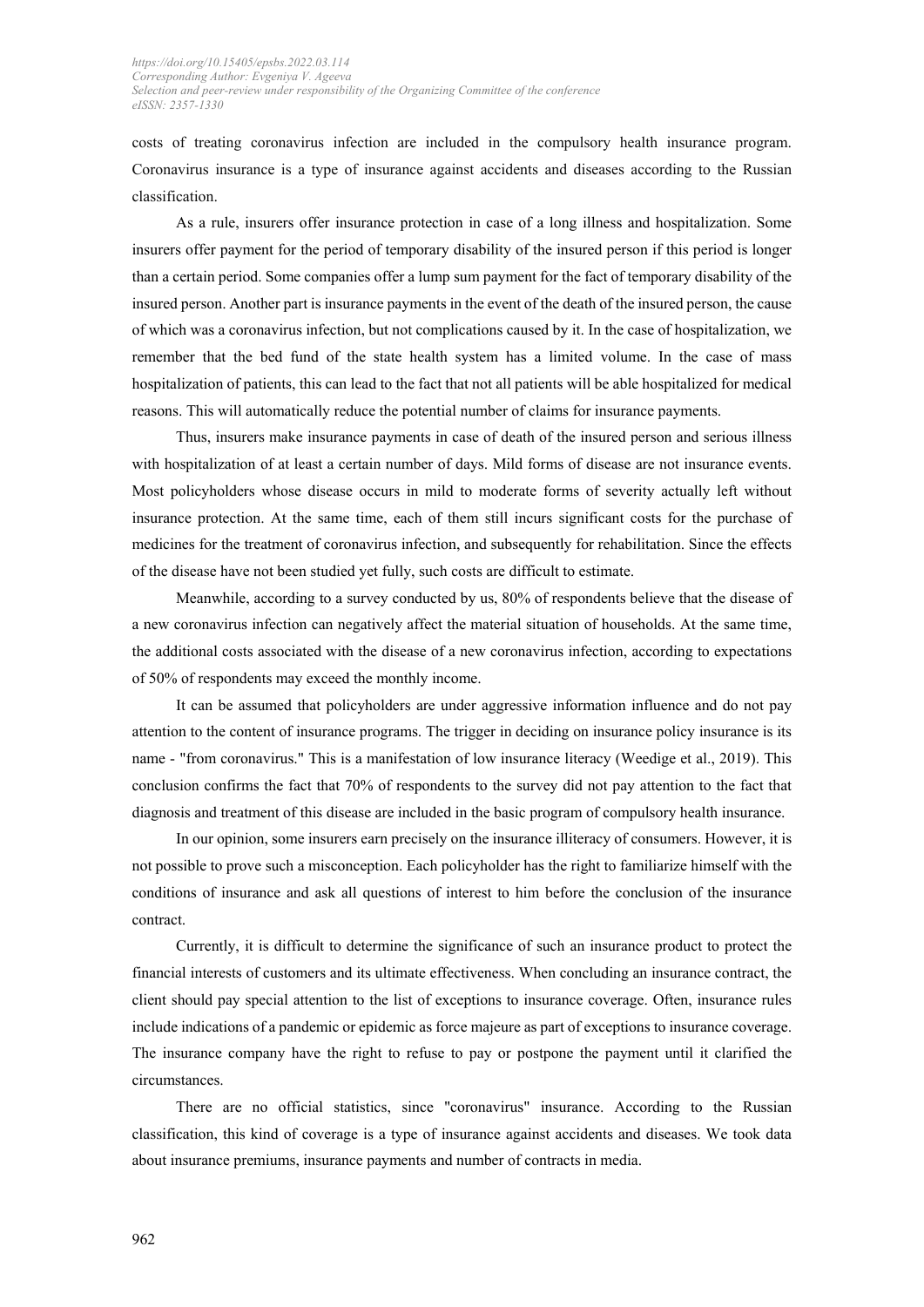Insurance premiums by "anticoronavirus" programs by the end of May 2020 year amounted to about 300 million rubles. For example, insurance premiums of "AlfaStrakhovanie" PLC amounted to 170 million rubles, and payments of 2.4 million rubles for 107 insurance events. "Soglasie Insurance Company" amounted to 1.8 million rubles. There were no insurance payments in this company (Dubrovin, 2020). The greatest demand for insurance products was at the beginning of the self-isolation regime. The majority of clients live in large cities with a greater threat and risk of COVID-19 infection. The share of corporate clients is 50%. Organizations conclude insurance contracts for their employees who do not work remotely and actively interact with people. As of October 2020, insurance companies have concluded more than 720 thousand insurance contracts, and insurance payments amounted to at least 300 million rubles (Kolobova, 2020).

We assumed that the new type of insurance would have an impact on accident insurance. But this did not happen. In the first quarter 2020, insurance premiums increased by almost 15 billion rubles from compared to the 1st quarter of 2019. But in the second quarter premiums fell by almost 19 billion rubles compared to 2019. According to the results of the 1st half of 2020, the segment of insurance against accidents and diseases turned out to be the most affected by the economic consequences of the spread of coronavirus by the segment of the insurance market - minus 2.8 billion rubles compared to the same period last year.

#### **6.3. Ethical issues of "coronavirus" insurance**

Insurance remains an essential element of the modern social structure (Doyle, 2012). But questions of moral and ethical assessment of the behavior of insurance subjects are extremely rare and reluctant to be raised in the insurance community. They are not convenient for insurers. For insurers, they acquire relevance only if negative experience of insurance relations appears. The degree of study of specific problems of insurance ethics remains relatively weak from both a sociological and an ethical point of view of business.

Problems of insurance ethics include a wide range of issues. First of all, this is the relationship between insurers and policyholders in the process of concluding and executing insurance contracts. It is paramount to overcome voluntary and compulsory methods of concluding insurance contracts and ensure the rights of insured persons. Further these are issues of ethics of competition in the market. Another words that is building relationships between insurance companies (companies) (Kolomin, 2003; Kondratskaya & Hoavilo, 2017).

For a long time, experts have noted that the formation of a reliable, effective insurance protection mechanism is a problem not only of the insurance community, but also of society as a whole. The social orientation of the economy implies a certain structure of types of insurance and methods of their implementation. Without the creation of ethical prerequisites, it is difficult to achieve the necessary results, rely on strengthening the confidence of the population in insurance and on the formation of an insurance culture of society (Kolomin, 2001).

The moral aspect of relations, respect and attention to the client, quality and stability of service, is what arouses trust. This makes you buy services from this company. A company that will be able to satisfy the moral and moral expectations of customers will won competition. This becomes possible only if the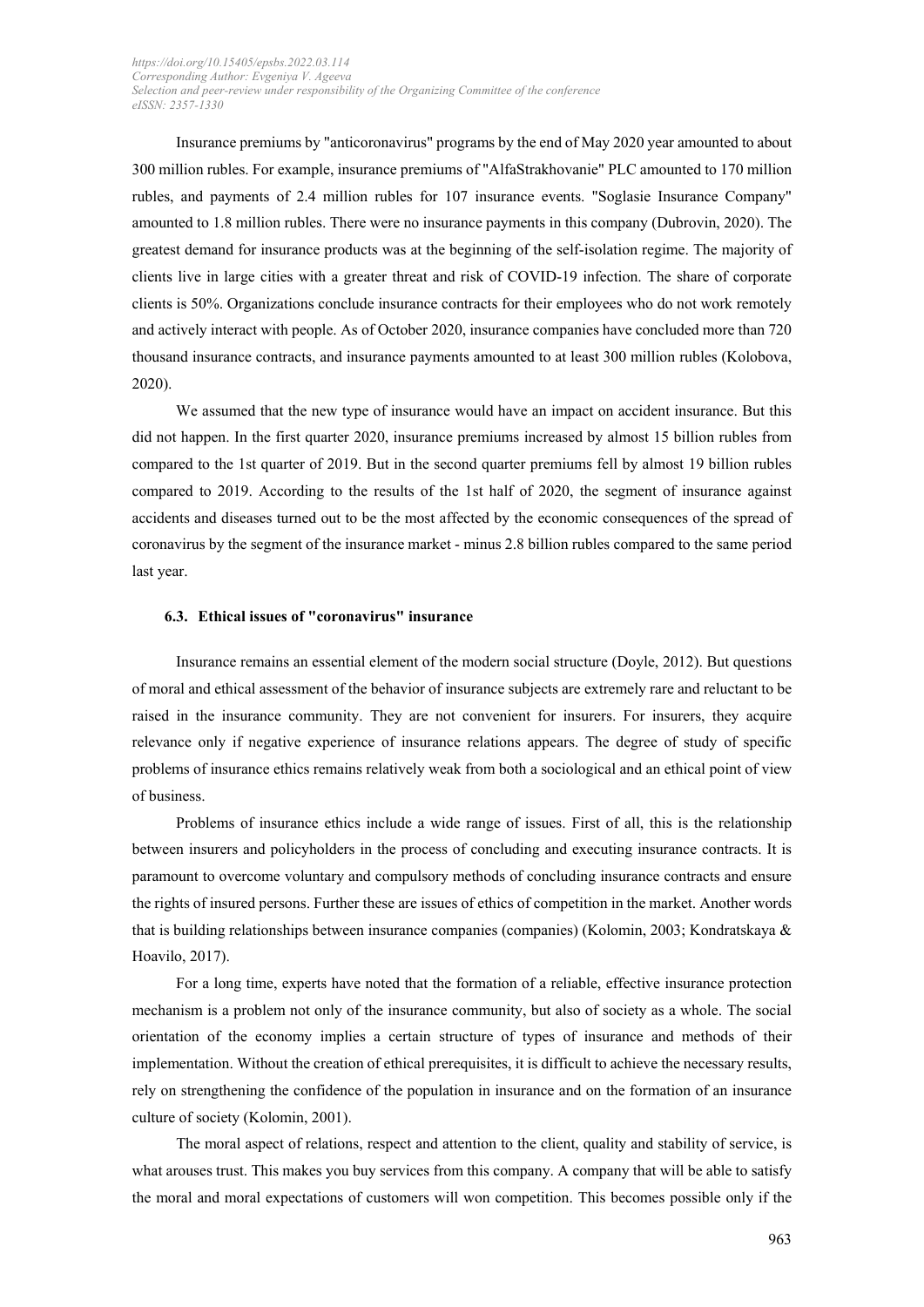entire staff of the company meets these criteria, since the main task of insurance companies is not to create a product, but to sell it, that is, to work with people (Shchelkonogov, 2007).

Some business representatives believe that greed and fear are the main engines of financial markets. Warren Buffett spoke "Be greedy when the rest are afraid, be afraid when the rest are greedy". The effectiveness of the appeal to fear and greed is supported by numerous studies. Knowing the power of these emotions is useful. You can appeal to them without losing respect for the client, and benefit significantly (Kolomin, 2001).

Insurance is one of the most humane economic categories from the entire system of financial and monetary relations: help in trouble is the most humane thing, and insurance arose on this basis. The insurance company's disregard for the ethical requirements of the company leads to restrictive legal measures against it. Public disapproval of the marketing policies of individual insurers can severely damage the market and have far-reaching consequences (Firsanova, 2010; Frumina, 2012).

An example of COVID-19 insurance showed the presence of a choice problem. For insurance organizations, it involves the ability to develop and market insurance products of greater marketing importance (Richter & Wilson, 2020). For consumers of insurance services there is a decision on insurance under a specific program.

We make a conclusion that the problem of respect for professional ethics have to put already at a stage of stimulation of demand. Against the background of the amplifying uneasiness and the high level of concern of the population, the insurance companies start on the market products with a promising title "insurance upon coronavirus infection". Meanwhile, it may have a compelling effect, giving rise to ideas about the absolute level of protection that the insurer cannot provide a priori. It is impossible to insure against infection, it is possible - on case of infection with an infectious disease. A simple play of words prompts insurance, but at the same time, it can cost the insured disappointments. A simple word game causes a desire to conclude an insurance contract, but at the same time can lead to disappointment in the future.

In a pandemic, insurers must learn to provide up-to-date and truthful information to their customers. They should be proactive rather than reactive in their response. They must continue to communicate with customers in a supportive working environment to maintain their trust (Babuna et al., 2020).

## **7. Conclusion**

The largest moral reserve for the development of insurance in Russia is the strengthening of confidence in insurance companies by the population. As the survey showed, 64% of respondents expressed confidence in the insurers' existing offers on the market, formed in response to the spread of coronavirus infection. This problem becomes especially urgent when the goal is to develop personal insurance, including life insurance. As a result of the study, we concluded that "coronavirus" insurance is a marketing move by insurers. We determined that most companies included risk of contracting infectious diseases in classic insurance products for accident and disease insurance. It makes no sense to allocate an insurance program for a single infectious disease.

Taking advantage of the general panic, insurers began to sell the same goods "under different labels". The motive for such behavior is the desire quickly earn profit on the aggravated needs of the population.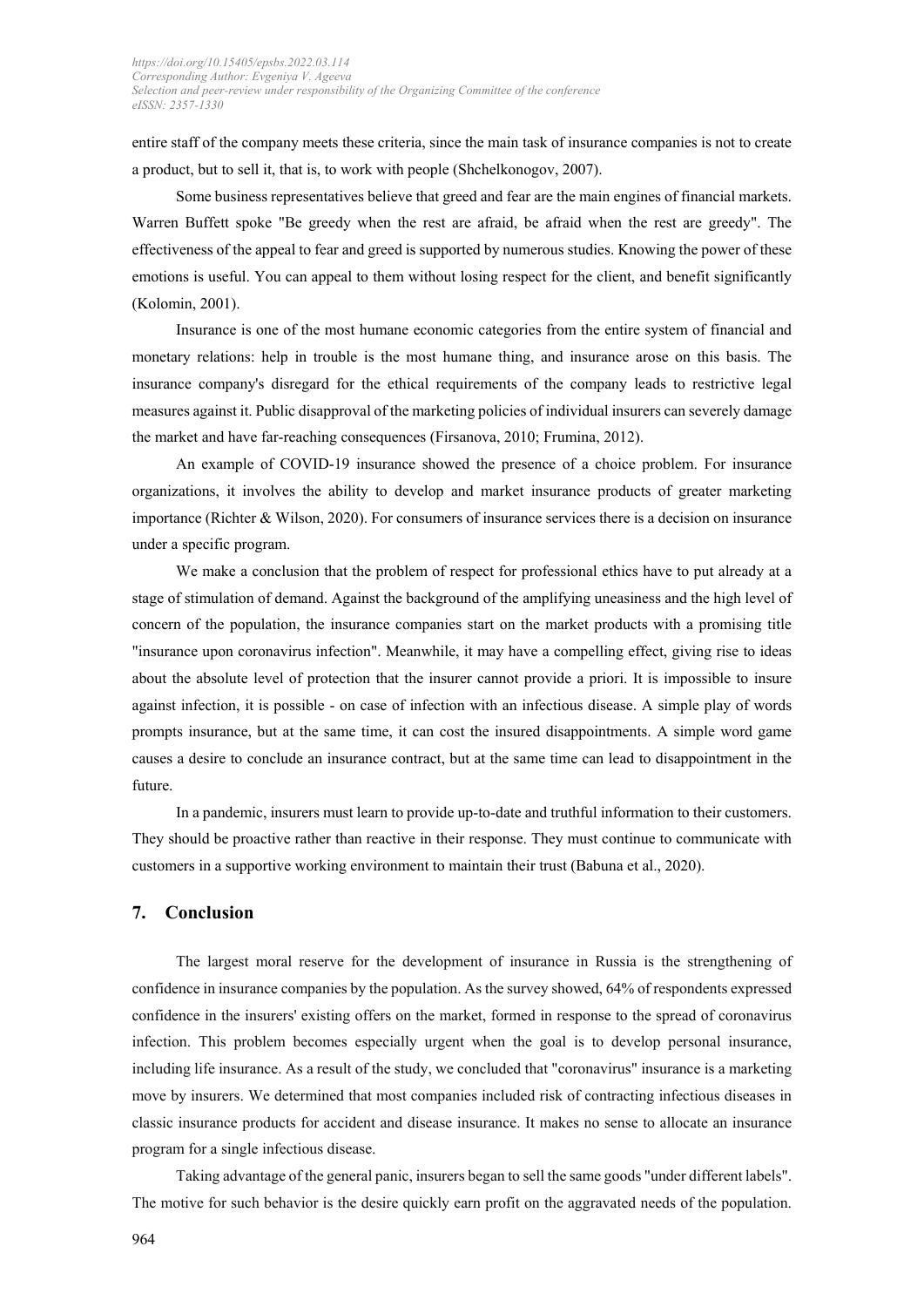But the insurer must understand that savings on payment in the "border" insurance case will inevitably result in much greater losses, including those associated with the implementation of reputational risks.

The creation of a separate insurance product, according to individual insurers, is impractical so there is no means to prevent this infection. Currently, "coronavirus" insurance gives the client rather psychological comfort. Therefore, he has already found his buyer in the Russian insurance market.

So there is a question of social and ethical aspect of activity of insurers. Insurance is a protection, security. If there is no protection as such whether then ethically to offer such product?

Speaking about social ethical aspect of activity of insurance company, we, first of all, mean observance of interests of society.

Along with trust, an ethical basis of contractual relations is the idea of justice. In relation to insurance she comes down eventually to two main components: to validity of level of the applied tariffs and to completeness of indemnification (damage) (Kolomin, 2001).

Among the serious problems of domestic insurance companies is the fact that they do not have a clearly expressed reputation strategy. In addition, there is a lack of serious theoretical, methodological and practical experience in the formation of such strategies (Reshetnikova, 2010). Well-built social and ethical marketing allows us to satisfy not only material interests and consumer requests not only in the material aspect, but also in the spiritual aspect, improve the company's image and ensure customer loyalty, and as a result increase sales volumes, since the company's reputation currently acts as an indicator of the company's efficiency and reliability (Matolygina & Ruglova, 2018). Insurers should be prepared to adjust their market behavior to meet the demands, needs and expectations of any of the categories of insurance consumers (Stepanova, 2020). However, insurance as a method of risk management, as a way of protecting property interests in the event of unforeseen adverse events, remained in many cases one of the most effective. As can be traced from the results of the study, insurance culture plays an important role in this issue.

# **References**

- Alikperova, N. V., & Proskura, M. A. (2019). Formation of models of insurance behavior of metropolitan youth. *Humanities and Social Sciences. Bulletin of the Financial University. 9*(6(42)*,* 82-89.
- Babuna, P., Yang, X., Gyilbag, A., Awudi, D. A., Ngmenbelle, D., & Bian, D. (2020). The Impact of COVID-19 on the Insurance Industry. *International Journal of Environmental Research and Public Health*, *17,* 5766. https://doi.org/10.3390/ijerph17165766 www.mdpi.com/journal/ijerph
- Bauer, D., Gao, J., Moenig, T., Ulm, E. R., & Zhu, N. (2017). Policyholder exercise behavior in life insurance: The state of affairs. *North American Actuarial Journal*, *21*(4), 485-501. [https://scholarworks.gsu.edu/rmi\\_facpub/1](https://scholarworks.gsu.edu/rmi_facpub/1)
- Campbell, J., Chan, M., Li, K., Lombardi, L. L. L., Purushotham, M., & Rao, A. (2014). *Modeling of Policyholder Behavior for Life Insurance and Annuity Products*. *A survey and literature review*. *Society of Actuaries*. [https://www.soa.org/globalassets/assets/Files/Research/Projects/research-](https://www.soa.org/globalassets/assets/Files/Research/Projects/research-2014-modeling-policy.pdf)[2014-modeling-policy.pdf](https://www.soa.org/globalassets/assets/Files/Research/Projects/research-2014-modeling-policy.pdf)
- Chernikov, V. V. (2020). *An understanding of the value of health and an awareness of risks comes to people*.<https://www.insur-info.ru/life-insurance/interviews/1385/>
- Dementieva, I. N. (2018). Theoretical and methodological approaches to the study of consumer behavior. *Territory development problems*, *1*(93), 122-132.
- Doyle, [A. \(2012\).](https://www.researchgate.net/profile/Aaron_Doyle) Insurance and Business. *Ethics [Journal of Business Ethics](https://www.researchgate.net/journal/0167-4544_Journal_of_Business_Ethics) 103*(1), 1-5. https://doi.org[/10.1007/s10551-012-1219-4](https://www.researchgate.net/deref/http%3A%2F%2Fdx.doi.org%2F10.1007%2Fs10551-012-1219-4)